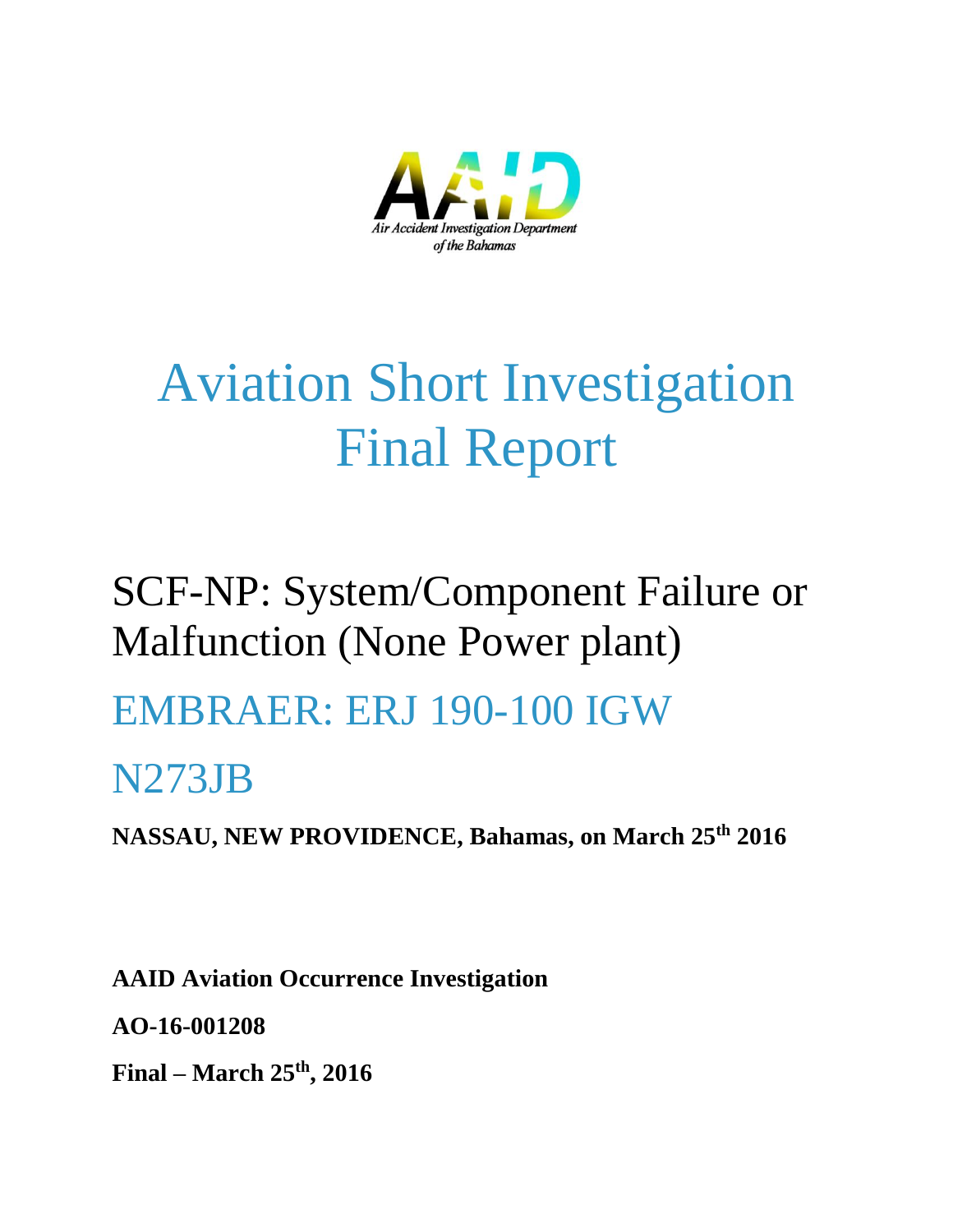

#### **The Air Accident Investigation Department (AAID)**

The Air Accident Investigation Department (AAID) is the independent accident investigation department under the Bahamas Ministry of Tourism and Aviation (MOTA) charged with the responsibility of investigating all aviation accidents and incidents in the Bahamas.

The AAID's function is to promote and improve safety and public confidence in the aviation industry through excellence in:

- Independent investigation of aviation accidents and other safety occurrences
- Safety data recording, analysis and research
- Fostering safety awareness, knowledge and action.

**The AAID does not investigate for the purpose of apportioning blame or to provide a means for determining liability.** At the same time, an investigation report must include factual material of sufficient weight to support the analysis and findings. At all times the AAID endeavors to balance the use of material that could imply adverse comment with the need to properly explain what happened, and why, in a fair and unbiased manner.

The AAID performs its functions in accordance with the provisions of the Bahamas Civil Aviation Act 2016, Civil Aviation (Investigations of Air Accidents and Incidents) Regulations and Amendment Regulations 2017, International Civil Aviation Organization (ICAO) Annex 13 (Eleventh edition, July 2016 – latest revision) and, where applicable, relevant international agreements.

The Air Accident Investigation Department is mandated by the Ministry of Tourism and Aviation to investigate air transportation accidents and incidents, determine probable causes of accidents and incidents, issue safety recommendations, study transportation safety issues and evaluate the safety effectiveness of agencies and stakeholders involved in air transportation. The objective of a safety investigation is to identify and reduce safety-related risk. AAID investigations determine and communicate the safety factors related to the transport safety matter being investigated.

The AAID makes public its findings and recommendations through accident reports, safety studies, special investigation reports, safety recommendations and safety alerts. Unless otherwise indicated, recommendations in this report are addressed to the regulatory authorities of the State having responsibility for the matters with which the recommendation is concerned. It is for those authorities to decide what action is taken. When the AAID issues a safety recommendation, the person, organization or agency is required to provide a written response without delay. The response shall indicate whether the person, organization or agency accepts the recommendation, any reasons for not accepting part or all of the recommendation(s), and details of any proposed safety action(s) resulting from the recommendation(s) issued.

Official Copies of accident reports can be obtained by contacting: Air Accident Investigation Department 2nd Floor, Manx Corporate Center #45 West Bay Street P. O. Box CB-11702 Nassau N. P., Bahamas Tel: 1 (242) 397-5513 / 5509 / 5520 Fax: (242) 327-2192 Additional copies of the reports can be viewed on the **AAID**'s website at: [http://www.baaid.org](http://www.baaid.org/) or requested by email: [baaid@bahamas.gov.bs.](mailto:baaid@bahamas.gov.bs)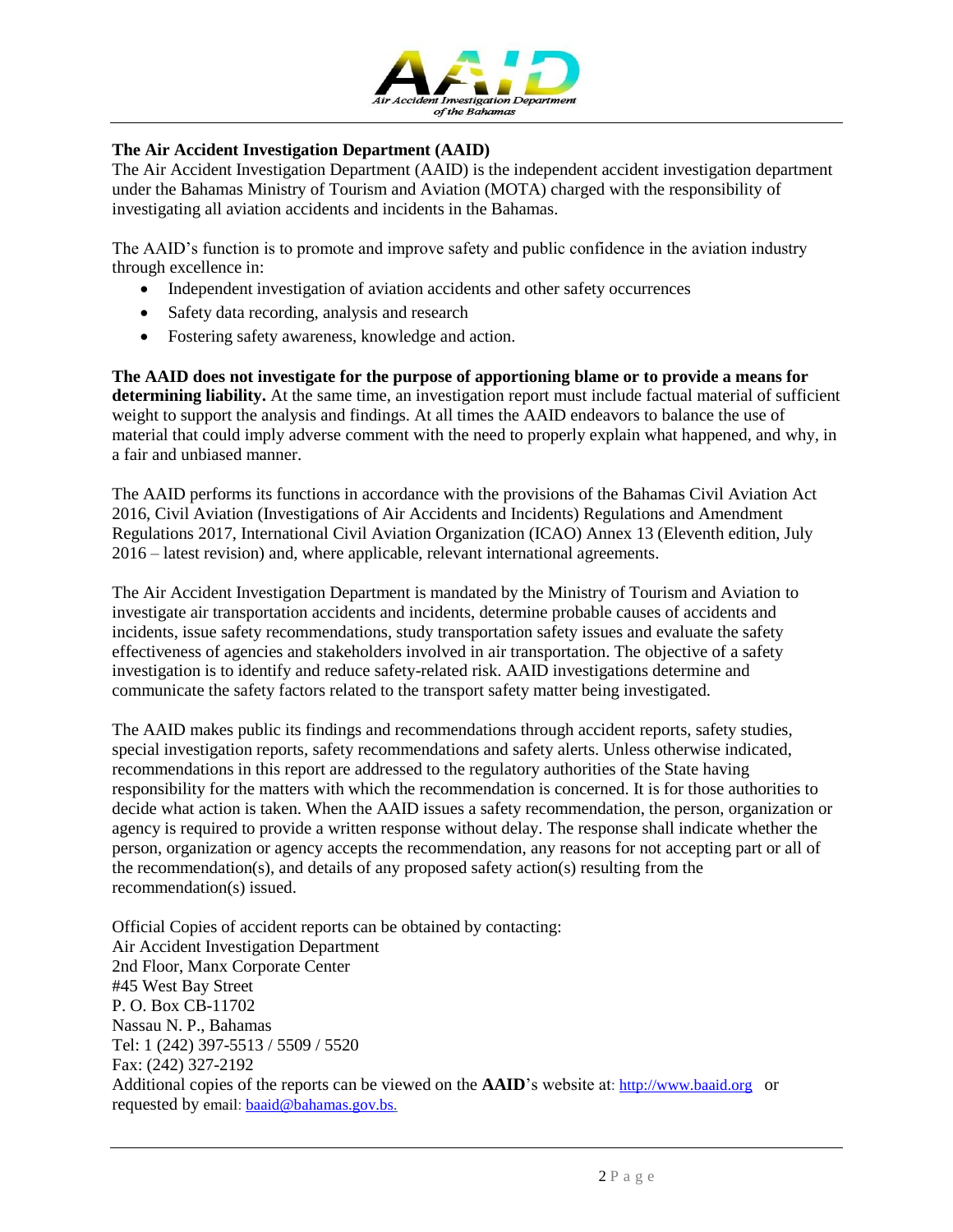

#### AIR ACCIDENT INVESTIGATION DEPARTMENT

| <b>Registered Owner:</b>                                 | Jet Blue                                                                   |
|----------------------------------------------------------|----------------------------------------------------------------------------|
| <b>Manufacturer:</b>                                     | Embraer                                                                    |
| <b>Aircraft Type:</b>                                    | ERJ 190-100                                                                |
| <b>Nationality:</b>                                      | <b>United States of America</b>                                            |
| <b>Registration:</b>                                     | N273JB                                                                     |
| <b>Place of Accident:</b>                                | Nassau Bahamas, Lynden Pindling International Airport (MYNN)               |
| <b>Date and Time:</b>                                    | 25 <sup>th</sup> March 2017, approximately 4:30pm                          |
| <b>Notification:</b>                                     | BCAA, NTSB, FAA, EMB, Cenipa-Brazil                                        |
| <b>Investigating Authority:</b>                          | Air Accident Investigation Department,<br>Ministry of Tourism and Aviation |
| <b>Investigator in Charge:</b>                           | Mr. Delvin R. Major                                                        |
| <b>Accredited Representatives:</b>                       |                                                                            |
| <b>Technical Advisors:</b>                               | <b>Martin Mueller</b><br>Liebherr Aerospace                                |
| <b>Releasing Authority:</b>                              | Air Accident Investigation Department                                      |
| <b>Date of Draft Final</b><br><b>Report Publication:</b> | 30 <sup>th</sup> April, 2019                                               |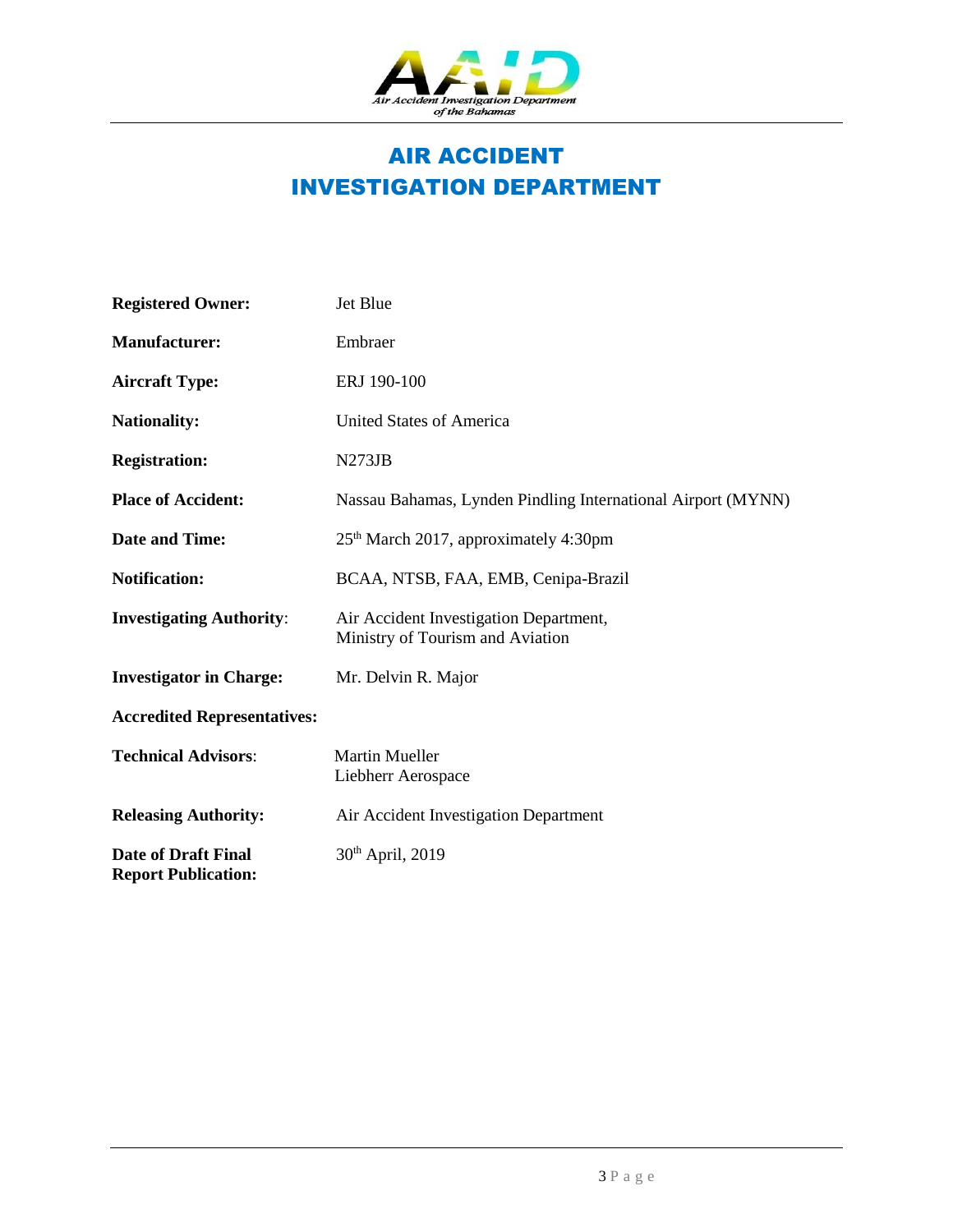

#### **What Happened?**

On 25<sup>th</sup> March, 2016 at approximately 4:30pm local time, an Embraer 190-100 aircraft registration N273JB inbound from Washington, DC had experience a System/Component failure or malfunction (SCF-NP) at LPIA, Nassau, Bahamas ATC was notified. The pilots acknowledge the nose landing gear was not fully extended, then performed a go around maneuver and made numerous attempts to lower the gear (as per emergency checklist). The decision was then made by flight crew to land the aircraft in the configuration that it was jammed in (two green-both mains down and locked, nose gear no green– in transit). The aircraft slid down runway 14 coming to rest on the center line near intersection Bravo, the nearby awaiting fire trucks foamed the aircraft and its underbelly to prevent any post-crash fire

#### **Investigation Findings**

The aircraft nose gear was found jammed in the wheel bay. According to the flight crew the aircraft nose gear made an unusual sound when the gear handle was placed in the extend position. Main gears showed down and locked. Nose gear showed in transit. The aircraft circled for a while to burn off the excess fuel; upon landing the under lying nose structure was damage.

#### **Analysis**

In support of this investigation, a detailed components and system examination was carried out by the aircraft manufacturer, Embraer also collaborating with the NTSB. After analysis and examinations the following was issued due to findings:

Service Bulletins for Preformed Rigging, Service Bulletin to modify NWSCW, as well as software upgrades.



#### **Crew Experience**

#### **Pilot**

PIC- Airline Transport Pilot, US Citizen, F/O US Citizen.

#### **The Aircraft**

The airplane seats 100 in a two class configuration or 124 in a single class high density configuration. It has a wing span of 94ft 3in. Operated by two General Electric CF34-10E turbo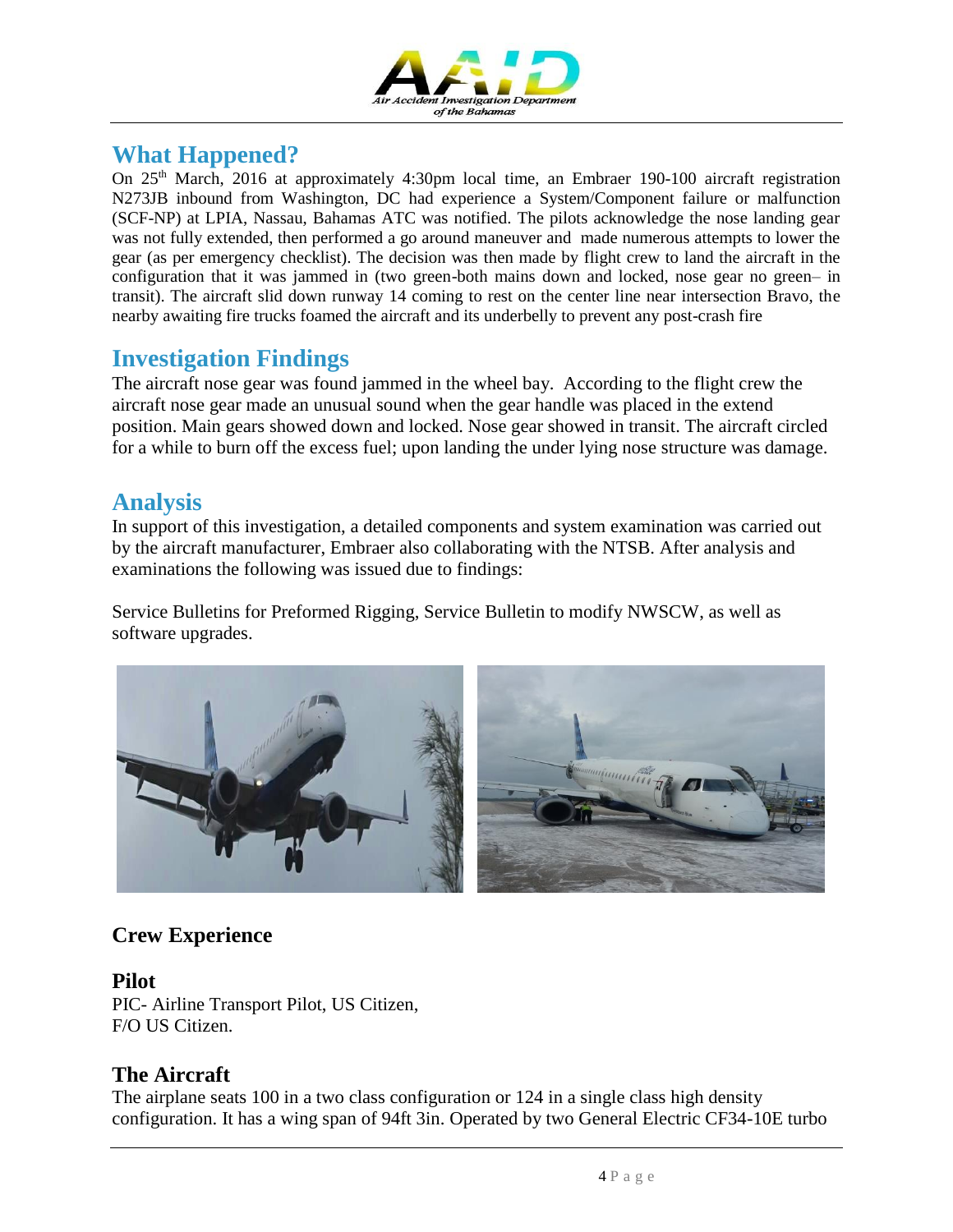

fan engines creating 20,000 lbf (84kN) of thurst per engine that allows this aircraft to cruise at 447kn/ 515mph/ 829km/h and a ceiling of 41,000ft (12,000m).

This airplane is certified in the normal category. In the normal category all aerobatic maneuvers including spins are prohibited. The airplane is approved for day and night VFR/IFR operations when equipped in accordance with US Code of Federal Aviation Regulations (FAR) Part 91 or FAR Part 135.

#### **Airport Information**

The Lynden Pindling International Airport (MYNN) is a government owned aerodrome situated on the island of New Providence. It is controlled and operates from sunrise to sunrise. The air field has two runways; 14/32 that extends 11,017ft/3,358m and runway 09/27 length 8,323ft/2,537m.

The aerodrome elevation is 16ft. and airspace classification is E. Only VFR traffic is permitted and communication is carried out via UNICOM frequency 122.8 MHz and Nassau Radio is available via frequency 128.0 MHz.



Weather was determined not to be a factor in this accident.

#### **Safety Action**

Whether or not the AAID identifies safety issues in the course of an investigation, relevant organizations may proactively initiate safety action in order to reduce their safety risk.

#### **Conclusion**

The Air Accident Investigation Department has determined the probable cause of this accident to be system component failure or malfunction within the nose landing gear operating system. Analysis conducted uncovered that the nose gear was not centered during its transit to the down position, causing the gear to become jammed and never fully extended.